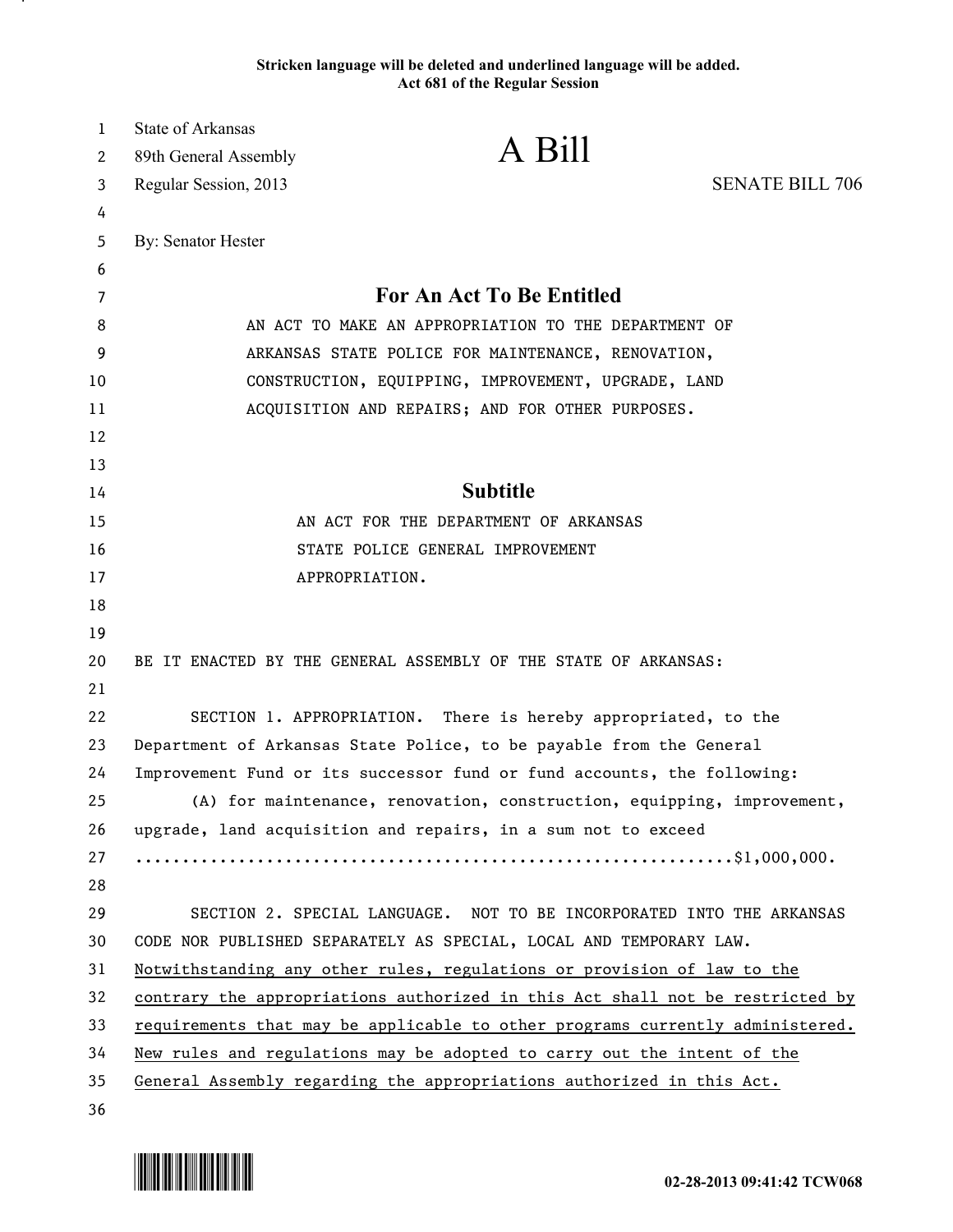SECTION 3. DISBURSEMENT CONTROLS. (A) No contract may be awarded nor obligations otherwise incurred in relation to the project or projects described herein in excess of the State Treasury funds actually available therefor as provided by law. Provided, however, that institutions and agencies listed herein shall have the authority to accept and use grants and donations including Federal funds, and to use its unobligated cash income or funds, or both available to it, for the purpose of supplementing the State Treasury funds for financing the entire costs of the project or projects enumerated herein. Provided further, that the appropriations and funds otherwise provided by the General Assembly for Maintenance and General Operations of the agency or institutions receiving appropriation herein shall not be used for any of the purposes as appropriated in this act. (B) The restrictions of any applicable provisions of the State Purchasing Law, the General Accounting and Budgetary Procedures Law, the Revenue Stabilization Law and any other applicable fiscal control laws of this State and regulations promulgated by the Department of Finance and Administration, as authorized by law, shall be strictly complied with in disbursement of any funds provided by this act unless specifically provided otherwise by law. 

 SECTION 4. LEGISLATIVE INTENT. It is the intent of the General Assembly that any funds disbursed under the authority of the appropriations contained in this act shall be in compliance with the stated reasons for which this act was adopted, as evidenced by the Agency Requests, Executive Recommendations and Legislative Recommendations contained in the budget manuals prepared by the Department of Finance and Administration, letters, or summarized oral testimony in the official minutes of the Arkansas Legislative Council or Joint Budget Committee which relate to its passage and adoption. 

 SECTION 5. EMERGENCY CLAUSE. It is found and determined by the General Assembly, that the Constitution of the State of Arkansas prohibits the appropriation of funds for more than a one (1) year period; that the effectiveness of this Act on July 1, 2013 is essential to the operation of the agency for which the appropriations in this Act are provided, and that in the event of an extension of the legislative session, the delay in the effective date of this Act beyond July 1, 2013 could work irreparable harm upon the proper administration and provision of essential governmental

02-28-2013 09:41:42 TCW068